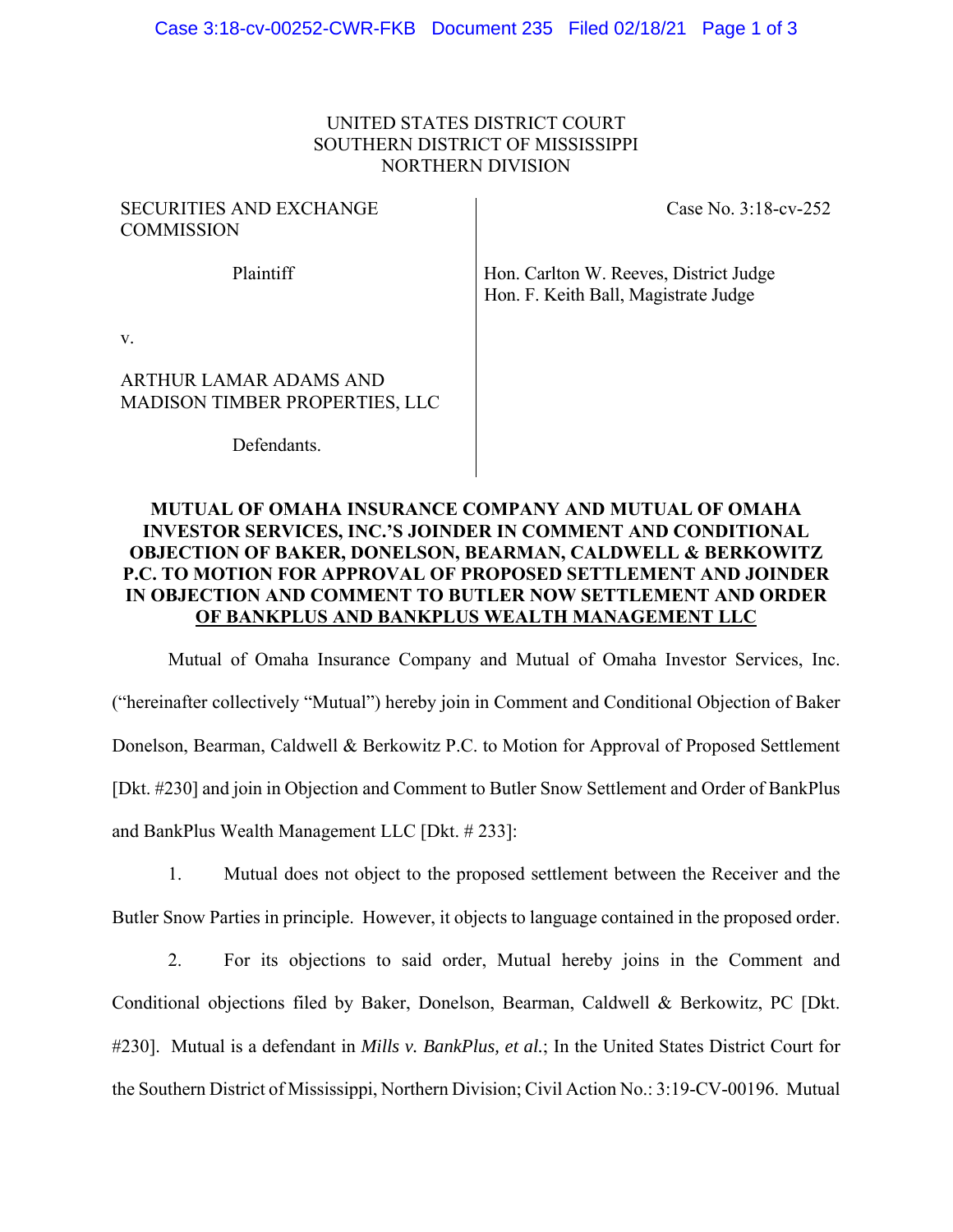#### Case 3:18-cv-00252-CWR-FKB Document 235 Filed 02/18/21 Page 2 of 3

is in agreement with Baker Donelson's rationale for deleting paragraph 4 of the proposed order as said also rationale pertains to Mutual. Mutual also concurs with Baker Donelson's proposed modifications of paragraph 13 of the proposed order. In other words the proposed order should be written in such a manner that it is clear the order pertains only to the Receiver's claims against the Butler Snow Parties and not to any defendant in any other action. Like Baker Donelson, the claims against Mutual are different than the claims against the Butler Snow Parties and even the claims against Baker Donelson. For example, in the Receiver's claims in her Amended Complaint against Mutual, she does not claim to have secured assignments from investors to pursue any claims they may have against Mutual. *See Isaiah v. JPMorgan Chase Bank*, 960 F.3d 1296, 1303 (11th Cir. 2020)(rejecting argument by receiver because "we can find no such allegation in Isaiah's complaint.").

3. Mutual also joins in BankPlus and BankPlus Wealth Management LLC's objection and comment to Butler Snow settlement and order. [Dkt. # 233]

THIS, the 18th day of February, 2021.

Respectfully submitted,

## **MUTUAL OF OMAHA INSURANCE COMPANY AND MUTUAL OF OMAHA INVESTOR SERVICES, INC.**

 *s/ Kelly D. Simpkins*  Kelly D. Simpkins (MSB #9028) Their Attorney